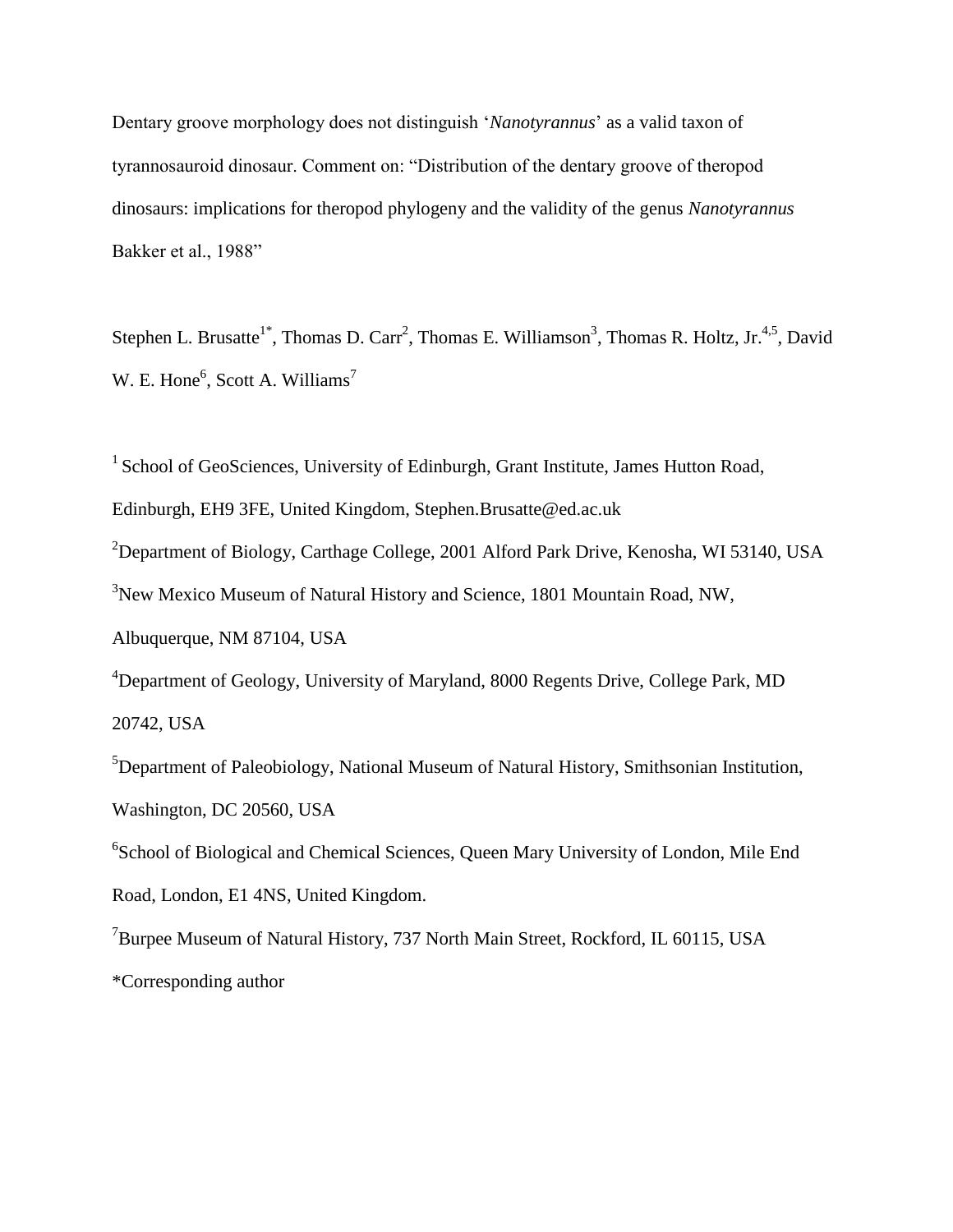ABSTRACT: There has been considerable debate about whether the controversial tyrannosauroid dinosaur '*Nanotyrannus lancensis*' from the uppermost Cretaceous of North America is a valid taxon or a juvenile of the contemporaneous *Tyrannosaurus rex*. In a recent Cretaceous Research article, Schmerge and Rothschild (2016) brought a new piece of evidence to this discussion: the morphology of the dentary groove, a depression on the lateral surface of the dentary that houses neurovascular foramina. They argued that an alleged '*Nanotyrannus*' specimen, which possesses a groove, cannot be referable to *Tyrannosaurus rex*, which they considered as lacking the groove, and they hypothesized that '*Nanotyrannus*' is closely related to albertosaurine tyrannosauroids, which also are said to possess the groove. However, we show that the groove is a widespread feature of tyrannosauroids that is present in *T*. *rex* and many other specimens, and that it is an ontogenetically variable feature that changes from a sharp, deeply-impressed groove to a shallower sulcus as an individual matures. As a result, the presence or absence of a dentary groove does not clarify the validity of '*Nanotyrannus*' or its phylogenetic position among tyrannosauroids. We consider it most parsimonious that '*Nanotyrannus'* specimens belong to juvenile *T*. *rex*.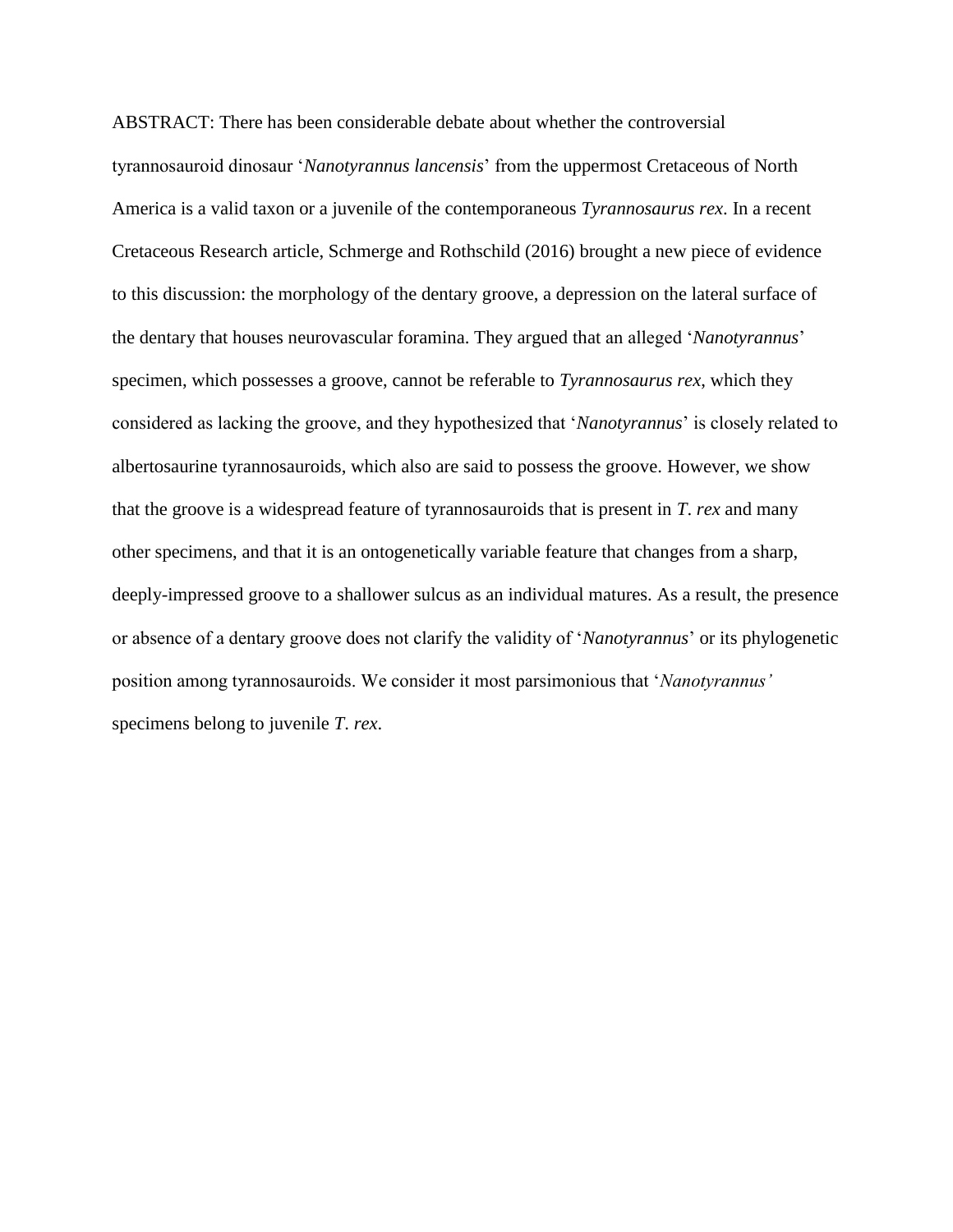## **1) Introduction**

In a recent *Cretaceous Research* article, Schmerge and Rothschild (2016) argued that the controversial tyrannosauroid dinosaur '*Nanotyrannus lancensis*' from the uppermost Cretaceous of North America is a valid taxon, as originally proposed by Bakker et al. (1988). There has been considerable debate recently about the affinities of '*Nanotyrannus*', with some authors considering it a distinct taxon (e.g., Currie, 2003; Larson, 2013), but most tyrannosauroid specialists regarding its holotype skull (CMNH 7541) and other possibly referred specimens (e.g., BMRP 2002.4.1) as belonging to juveniles of the contemporaneous *Tyrannosaurus rex* (e.g., Carr, 1999; Brochu, 2003; Carr and Williamson, 2004; Holtz, 2004; Brusatte et al., 2010; Brusatte and Carr, 2016). These latter authors have recognized differences between purported '*Nanotyrannus*' specimens (which are clearly juveniles based on bone histology and possession of characters seen in the early growth stages of other tyrannosauroids: Carr, 1999; Erickson, 2005) and large specimens of *T*. *rex*, but explain them as ontogenetically variable features that changed as juveniles grew into massive, deep-skulled, strong-biting adults.

Schmerge and Rothschild (2016) bring a new piece of evidence to the debate: the morphology of the dentary groove, a depression that extends anteroposteriorly across part of the lateral surface of the dentary and houses neurovascular foramina below the tooth alveoli. Based on the distribution of this feature, they argue that the alleged '*Nanotyrannus*' specimen BMRP 2002.4.1, which possesses a groove, cannot be referable to *Tyrannosaurus rex*, which is said to lack this feature. They furthermore hypothesize that '*Nanotyrannus*' is not particularly closely related to *Tyrannosaurus rex*, but groups with the albertosaurine tyrannosaurids (*Albertosaurus* and *Gorgosaurus*), which also are said to possess the groove. These interpretations hinge on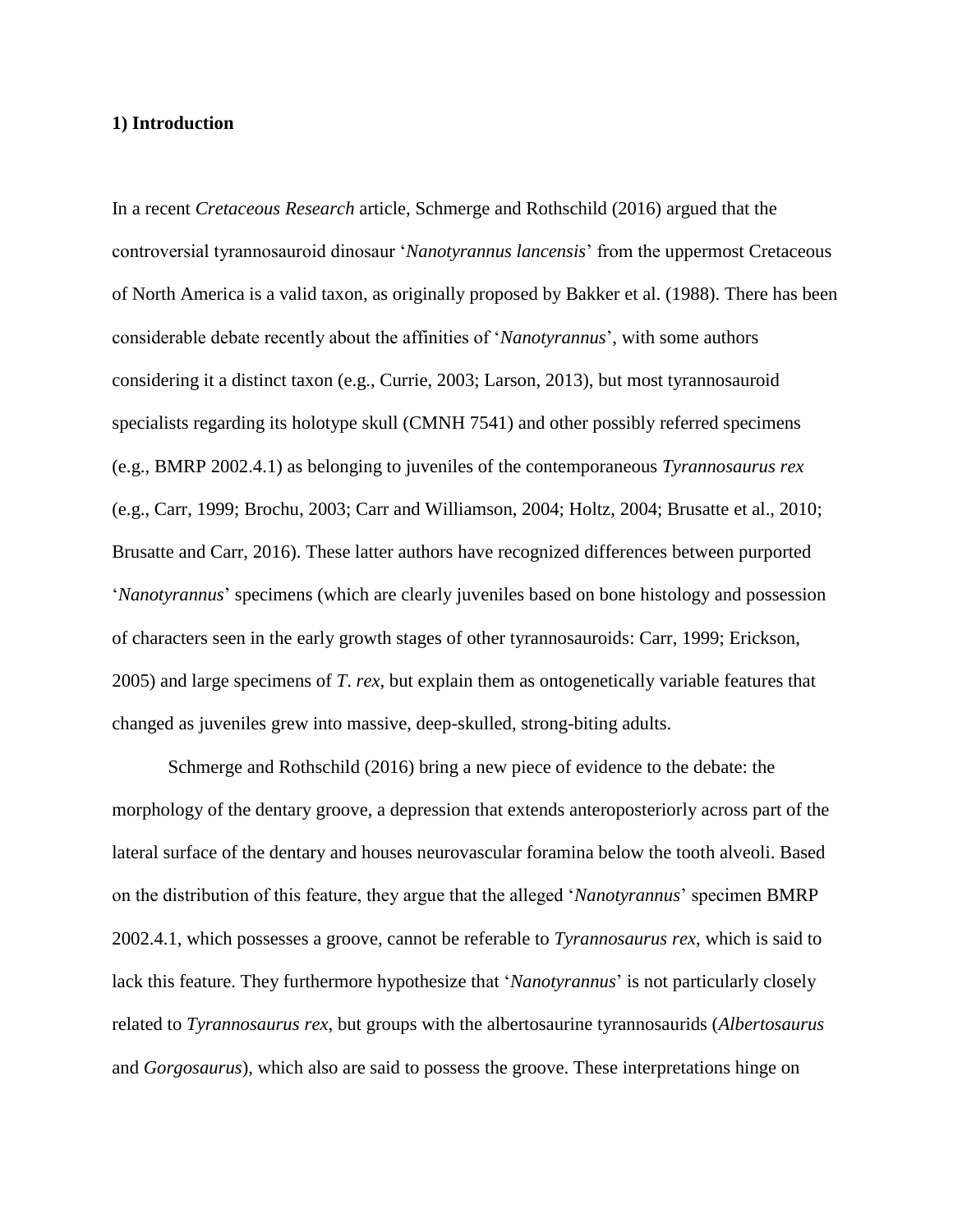Schmerge and Rothschild's (2016) correct identification of the groove in tyrannosauroid specimens, their assertion that the groove is not an ontogenetically variable feature, and their contention that a single anatomical feature can be a 'key' characteristic for elucidating phylogenetic relationships.

In this response, we challenge these points. We show that the groove is a widespread feature of tyrannosauroids, and that it is ontogenetically variable. As a result, the presence or absence of a dentary groove does not clarify the validity of '*Nanotyrannus*' or its phylogenetic position among tyrannosauroids.

**Institutional Abbreviations**—**AMNH**, American Museum of Natural History, New York, NY, USA: **BMRP**, Burpee Museum of Natural History, Rockford, IL, USA; **BYU**, Brigham Young University, Provo, Utah, USA; **CMN**, Canadian Museum of Nature, Ottawa, Ontario, Canada; **CMNH**, Cleveland Museum of Natural History, Cleveland, OH, USA; **FMNH**, Field Museum of Natural History, Chicago, IL, USA; **IGM**, Institute of Geology, Ulaan Baatar, Mongolia; **LH**, Long Hao institute of Geology and Paleontology, Hohhot, China; **MOR**, Museum of the Rockies, Bozeman, Montana, USA; **NMMNHS**, New Mexico Museum of Natural History and Science, Albuquerque, NM, USA; **PIN**, Paleontological Institute, Moscow, Russia; **RMM**, Red Mountain Museum, McWane Center, Birmingham, Alabama, USA; **ROM**, Royal Ontario Museum, Toronto, Ontario, Canada; **TMP**, Royal Tyrrell Museum of Palaeontology, Drumheller, Alberta, Canada; **ZCDM**, Zhucheng Dinosaur Museum, Shandong, China; **ZPAL**, Instytut Paleobiologii PAN, Warsaw, Poland.

#### **2) The dentary groove as a phylogenetic character**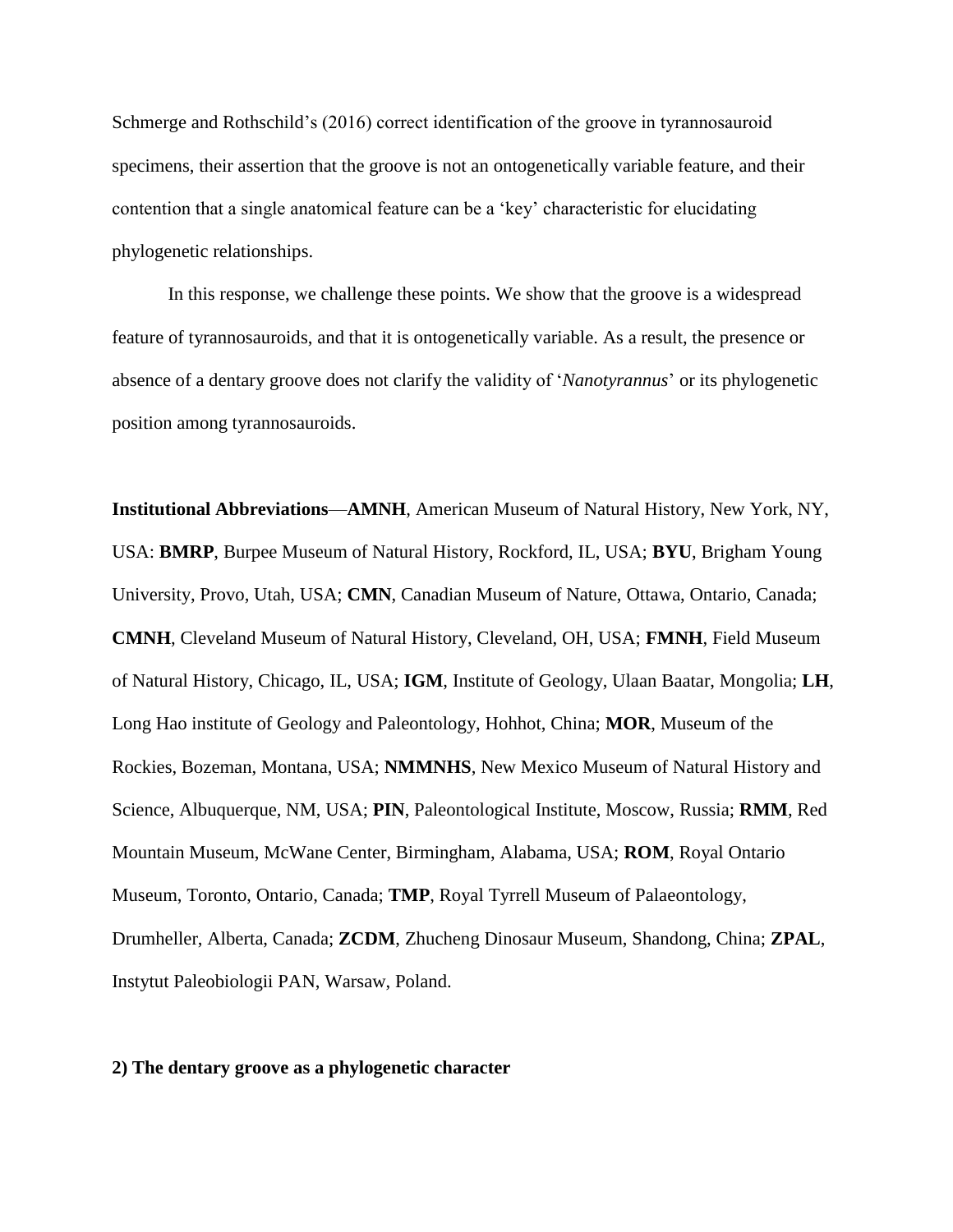Schmerge and Rothschild (2016:26) insinuate that the dentary groove had yet to be 'anatomically defined' and only recently had been included in phylogenetic character datasets, beginning with the tyrannosauroid-specific study of Brusatte et al. (2010). However, this is incorrect. There is a long legacy of phylogenetic characters relating to the dentary groove, and it has appeared in several iterations of the Theropod Working Group (TWiG) dataset, a 20+ year project that has conducted increasingly larger and more inclusive analyses of theropod phylogeny (e.g., Norell et al., 2001: character 73; Turner et al., 2007: character 71; Turner et al., 2012: character 69; Brusatte et al. 2014:, character 69). Part of this confusion stems from our (Brusatte and Carr's) error in not attributing the historical usage of this character in our 2010 study.

The TWiG character was inspired by Currie's (1987) description of the derived bird-like theropod *Troodon*, in which he noted that the primary neurovascular foramina on the lateral dentary were set into a groove. Additional comparisons by the TWiG team revealed that nearly all troodontids had this morphology, in which the neurovascular foramina are embedded into a sharp, dorsoventrally shallow, deeply impressed groove that is more pronounced across the middle and posterior regions of the dentary but becomes much more shallowly impressed as it dissipates anteriorly, in the symphyseal region and underneath the first several alveoli. This differs from the condition in other theropods, which early versions of the TWiG dataset described as having 'superficial' neurovascular foramina.

Later TWiG studies revealed that some dromaeosaurids (*Buitreraptor*, *Austroraptor*, *Shanag*), some early birds (e.g., *Pengornis*, *Yanornis*), the basal alvarezsauroid *Haplocheirus*, and some basal tyrannosauroids (*Guanlong*, *Proceratosaurus*, *Sinotyrannus*, *Yutyrannus*) also possessed the deep groove of troodontids. This led Brusatte et al. (2010) to include the character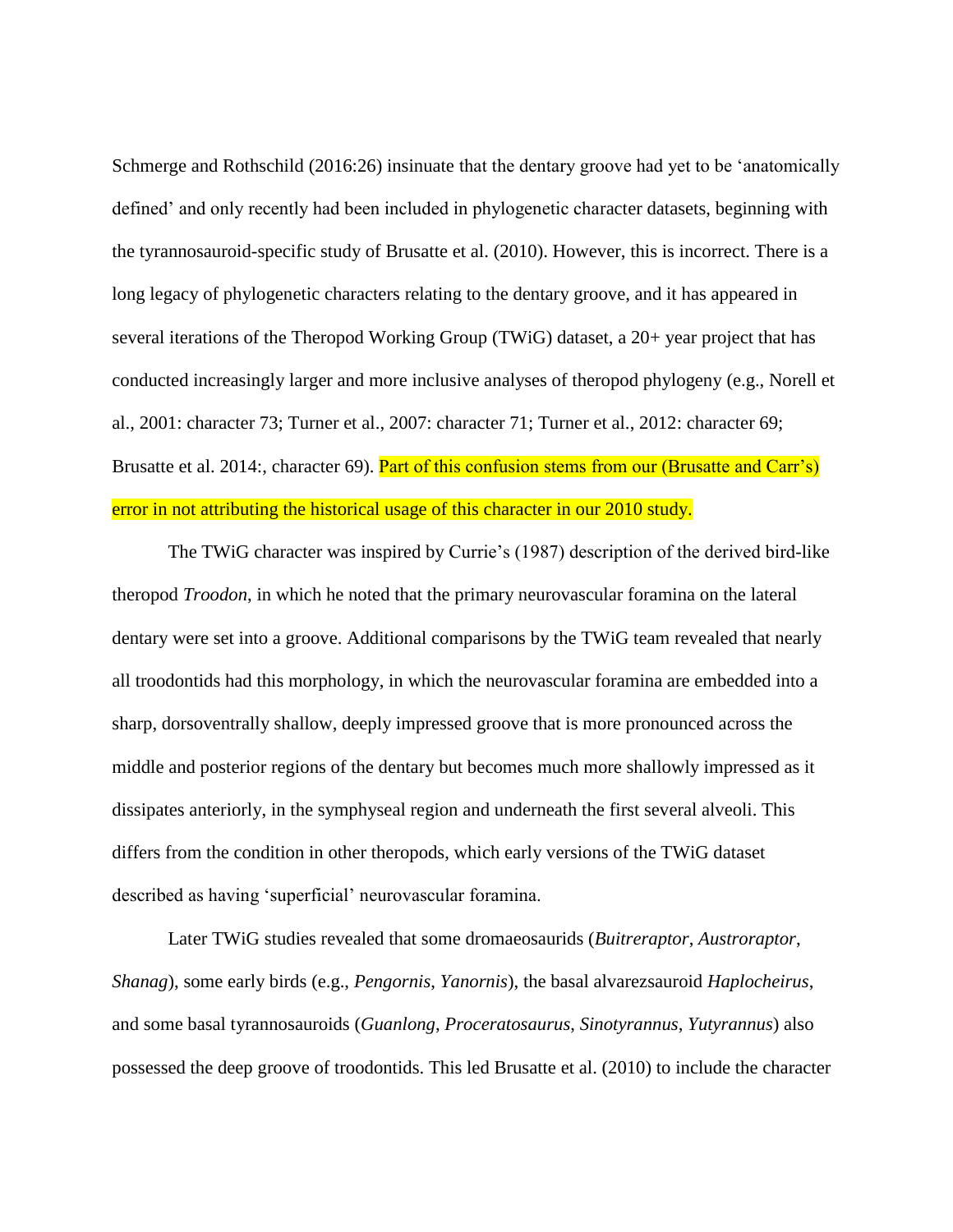in their tyrannosauroid-specific dataset, which was later merged into the larger TWiG dataset by Brusatte et al. (2014). In doing so, Brusatte et al. (2010) redefined the character states so that they were more descriptive. The primitive 'superficial' condition, seen in most theropods, was defined as one in which the foramina are 'distinct or set into a shallow groove posteriorly'. The derived condition, seen in troodontids and the handful of other theropods mentioned above, was defined as one in which the foramina are 'set into a deep and sharp groove across the middle and posterior regions of the dentary'.

Among tyrannosauroids, the derived, deeply impressed, troodontid-style groove is present only in the basal clade Proceratosauridae. It is absent in all other tyrannosauroids, and is scored that way in the Brusatte et al. (2010, 2014) datasets, and in the recently published revamp of our tyrannosauroid dataset (Brusatte and Carr 2016). That is not to say that other tyrannosauroids do not have any type of groove on the dentary, just that they do not possess the distinctive troodontid-style condition. Indeed, many of them have shallower grooves that fall into the 'superficial' category.

Schmerge and Rothschild (2016), on the other hand, consider some derived tyrannosauroids like *Albertosaurus*, *Gorgosaurus*, *Dryptosaurus*, and putative specimens of '*Nanotyrannus*' to possess what they consider as a 'dentary groove'. Their concept of a dentary groove is much more inclusive than the strictly-defined feature in the TWiG dataset, and seems to be a catch-all that combines the troodontid condition (as seen in proceratosaurids) and the more shallow grooves that are commonly seen in other tyrannosauroids (see below).

## **3) Dentary grooves are widespread among tyrannosauroids**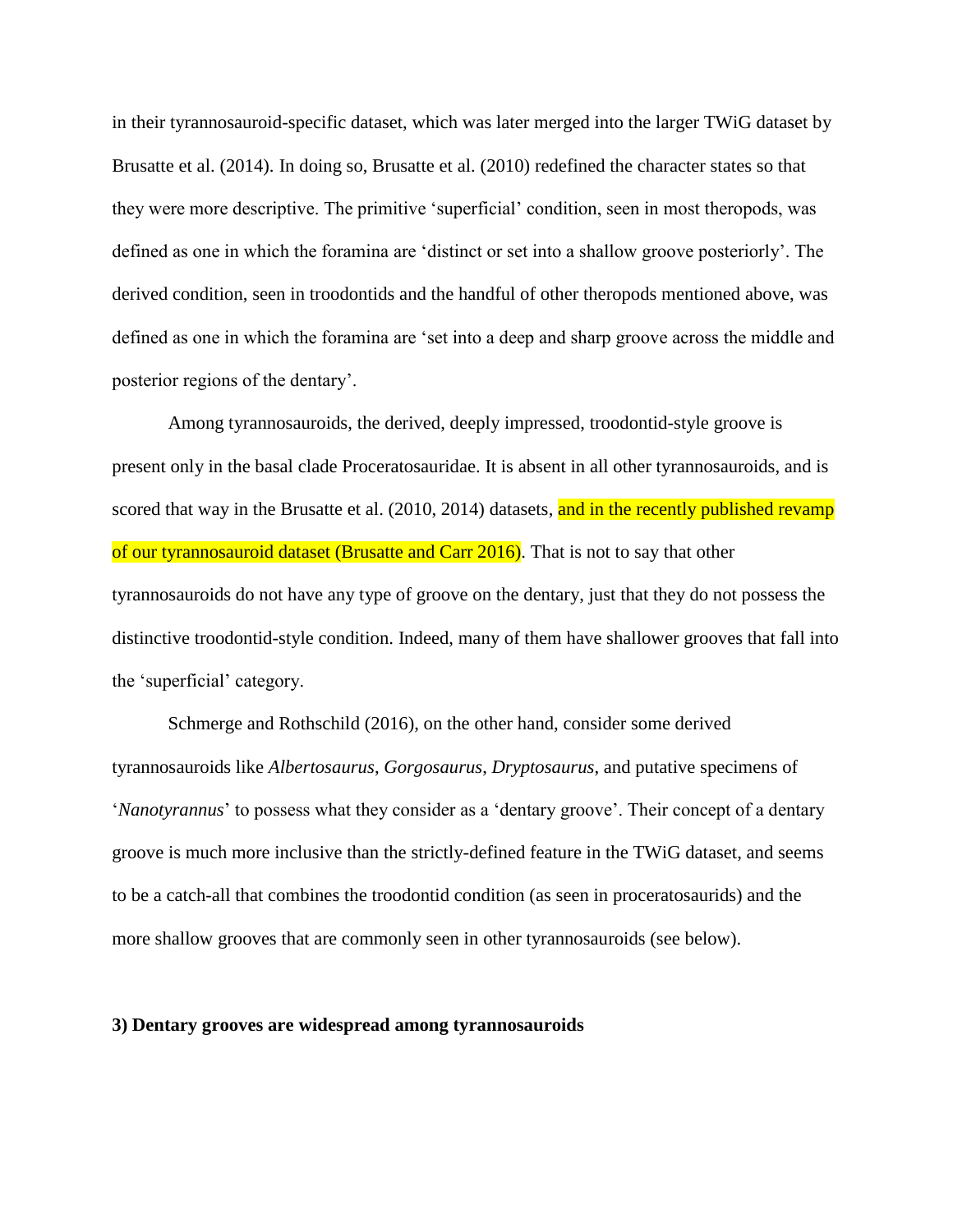We prefer to distinguish between troodontid-style grooves and shallow grooves using the TWiG definitions, and will continue to do so in our phylogenetic analyses (e.g., Brusatte and Carr, 2016). However, in the following discussion, we employ Schmerge and Rothschild's (2016) more inclusive definition of a 'dentary groove', considering it as any longitudinal depression on the lateral surface of the dentary that includes a series of neurovascular foramina underneath the tooth row. Schmerge and Rothschild (2016) identify this type of groove in the BMRP 2002.4.1 skull of '*Nanotyrannus*', and also in *Albertosaurus*, *Gorgosaurus*, *Dryptosaurus*, and proceratosaurids. However, they consider it absent in all other tyrannosauroids, including *Bistahieversor*, *Alioramus*, *Tarbosaurus*, and *Tyrannosaurus*. In most cases these assessments were based on examination of published photographs, mostly of holotype specimens only, as Schmerge and Rothschild (2016:27) wanted to 'avoid controversy as to taxonomic assignment'.

In fact, a neurovascular groove on the lateral surface of the dentary is widespread among tyrannosauroids, although often it is shallow or even very shallow (particularly anteriorly in the symphyseal region) and can easily be missed in photographs. Contra to Schmerge and Rothschild (2016), it is present in specimens of *Raptorex* (LH PV18; Sereno et al., 2009: fig. 1), *Appalachiosaurus* (RMM 6670; Carr et al. 2005: fig. 12), *Bistahieversor* (Fig. 1G-H; NMMNHS P-27469, P-25049; Carr and Williamson, 2010: fig. 1), *Alioramus* (IGM 100/1844; Brusatte et al., 2012: fig. 32), *Teratophoneus* (BYU 9398; Carr et al., 2011: fig. 2; Loewen et al. 2013: fig. 3), *Daspletosaurus* (Fig. 1E-F; MN 8506; TMP 1994.143.001; Currie, 2003: fig. 33), *Tarbosaurus* (Fig. 1A-B; e.g., PIN 551-2/1, 551-12/1, 4216/3, 4216/1; ZPAL MgD-I/75, I/5), and *Tyrannosaurus* (Fig. 1C-D; e.g., CMN 9380; MOR 008; AMNH FARB 5027; Osborn, 1912: pl. 1, although we do concur with Schmerge and Rothschild [2016] that some *Tyrannosaurus* specimens like FMNH PR 2081 have such a shallow groove that it is essentially absent). We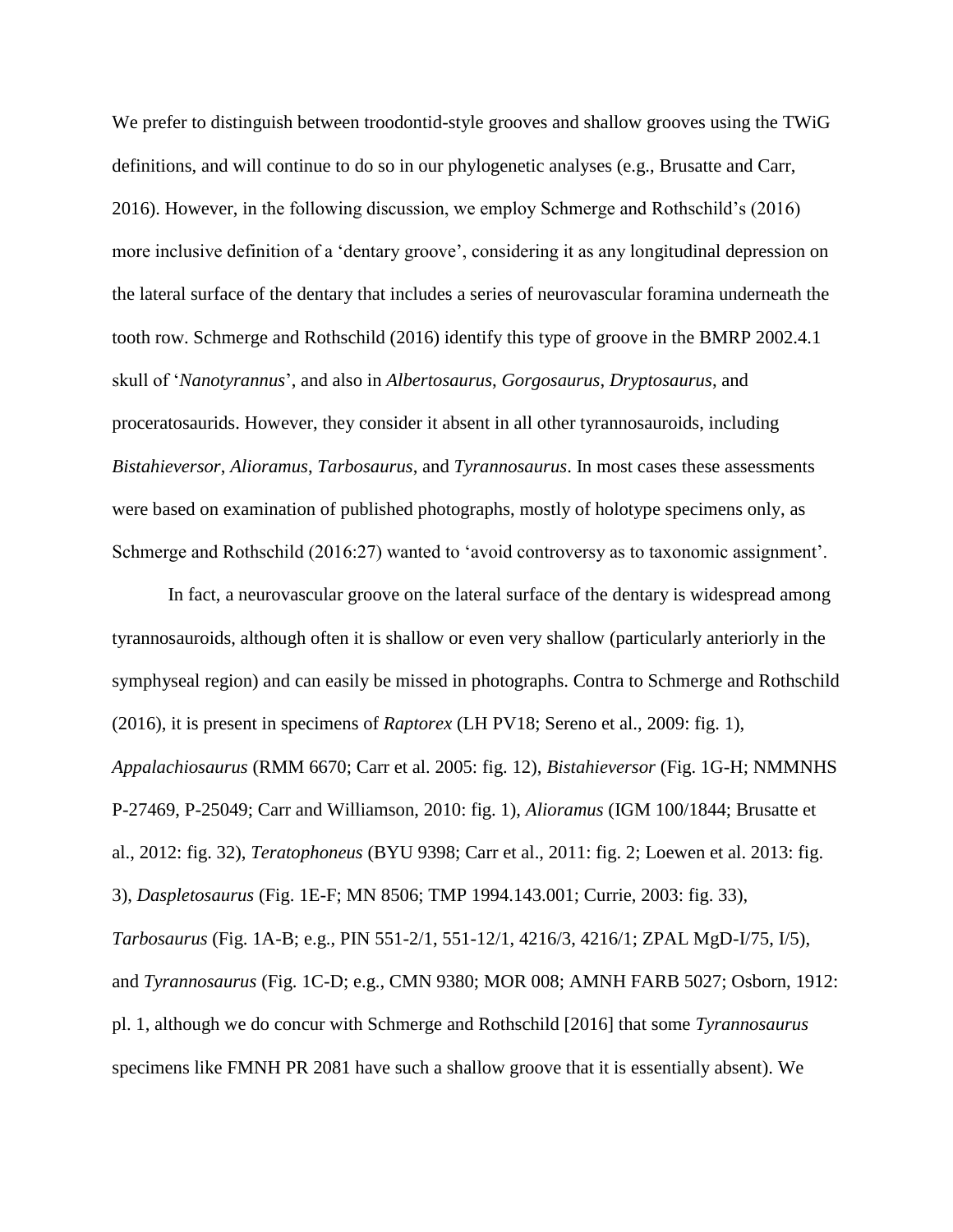have personally observed and studied all of these specimens, and photographs of some of the more salient ones are shown in Figure 1. The groove is also present on the tyrannosaurids *Lythronax* (Loewen et al., 2013: fig. 2) and *Zhuchengtyrannus* (ZCDM V0031; Hone et al., 2011: fig. 3), which were not considered by Schmerge and Rothschild (2016).

In some of these cases, we are considering the same specimens as Schmerge and Rothschild (2016) but our observations are at odds (e.g., *Raptorex*, *Appalachiosaurus*, *Bistahieversor*, *Alioramus*, *Teratophoneus*). The most likely explanation is that all Schmerge and Rothschild (2016) scored all of these taxa based on figures in published literature, which often do not clearly convey the extent and morphology of shallow grooves. In other cases, however, our disagreements have to do with Schmerge and Rothschild's (2016) strategy of targeting holotypes or small samples of taxa known from many specimens. For example, they score *Tarbosaurus* as lacking the groove based on a photograph of a single specimen (MPC-D 107/7) with either an absent or very shallow groove, whereas we have examined numerous other specimens in the Warsaw (ZPAL) and Moscow (PIN) collections that have grooves of varying morphology, from very shallow to deeply impressed (Fig. 1A-B). Therefore, by looking primarily at holotypes rather than larger hypodigms, Schmerge and Rothschild (2016) minimize the chance of recognizing variation in this trait. To effectively demonstrate this trait exists in only one state within a species (i.e., that it does not vary by ontogeny, sexual dimorphism, individual variation, or other causes), one needs to examine a larger number of individuals.

Our identification of a dentary groove in a wide variety of tyrannosauroids, including *Tyrannosaurus rex*, falsifies two main conclusions of Schmerge and Rothschild (2016): that the presence of a groove differentiates '*Nanotyrannus*' from *T*. *rex*, and that the groove is unusually shared between '*Nanotyrannus*' and albertosaurines (*Albertosaurus* and *Gorgosaurus*) to the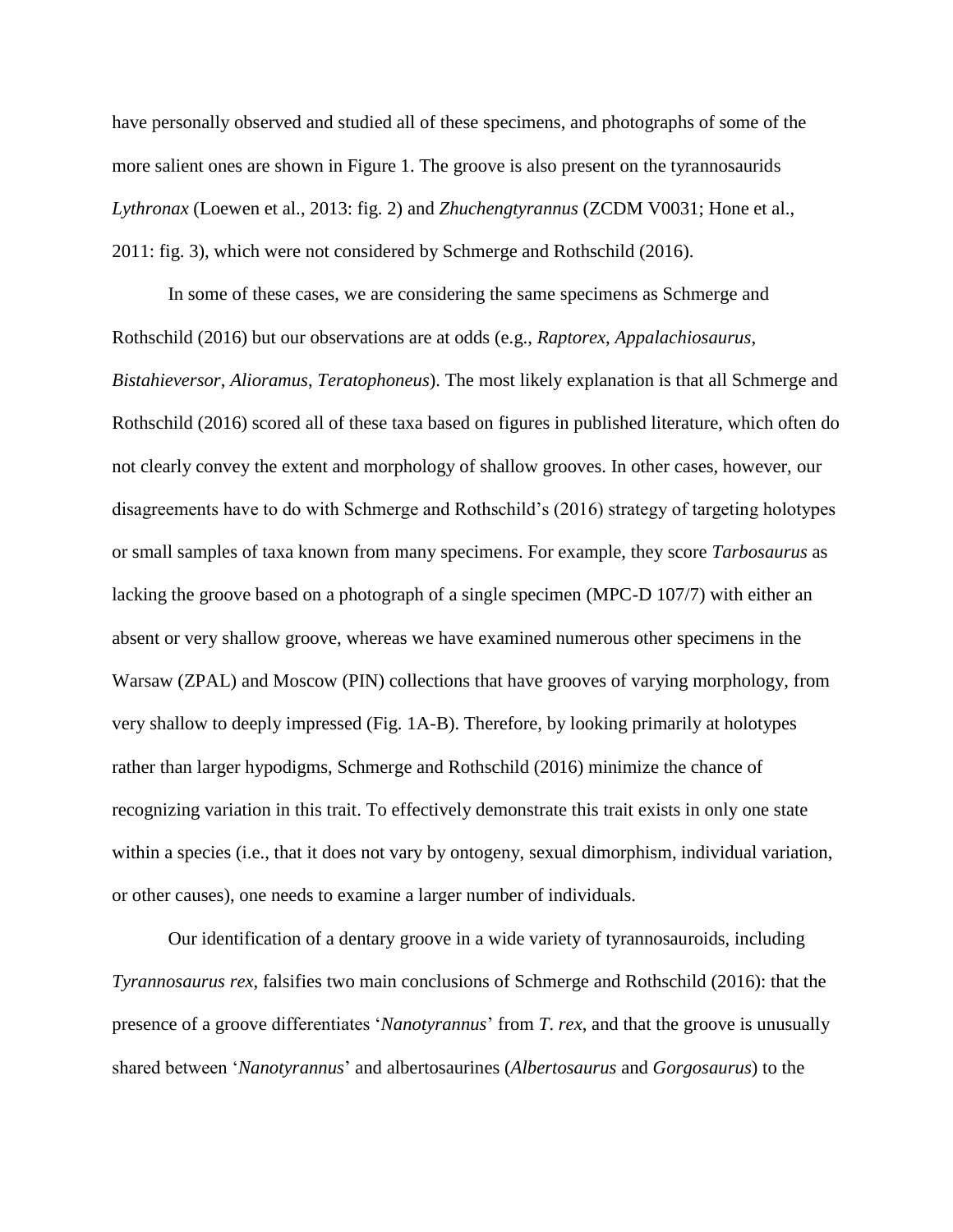exclusion of other taxa. Instead, the groove is a common character of tyrannosauroids, and indeed theropods in general, that all of these taxa plesiomorphically retain from their distant ancestors. Simple presence or absence of a groove appears to have no bearing on tyrannosauroid phylogeny, although as discussed above, the presence of a troodontid-style deep, sharp groove is a proceratosaurid synapomorphy (Brusatte et al. 2010, 2014; Brusatte and Carr 2016).

## **4) Dentary grooves are ontogenetically variable in tyrannosauroids**

Schmerge and Rothschild (2016:31) also argue that the dentary groove is an ontogenetically invariant feature in tyrannosauroids, meaning that juveniles and adults of the same taxon would have the same condition (presence or absence of the groove). This is based on two points: 1) their identification of the groove as absent in juvenile, subadult, and adult specimens of *Tyrannosaurus rex*, and 2) a philosophical argument that a 'dramatic change' like 'metamorphosis' would be needed to explain the loss of the groove as an individual matured, because the groove corresponds to a system of nerves that they assume to be developmentally conservative.

In fact, the morphology of the groove is highly ontogenetically variable in tyrannosauroids, and in some taxa clearly changes from a deeply-inset and pronounced structure in juveniles to a shallow and sometimes nearly indistinguishable sulcus in adults. This can be seen in the growth series of two tyrannosauroids. A remarkably preserved juvenile specimen of *Tarbosaurus* that died at two or three years of age has a deep, well-pronounced dentary groove (Tsuihiji et al., 2011: fig. 3). Much larger, subadult and adult *Tarbosaurus* retain dentary grooves, but they are much more shallowly impressed (Fig. 1A-B; PIN 551-2/1, 551-12/1,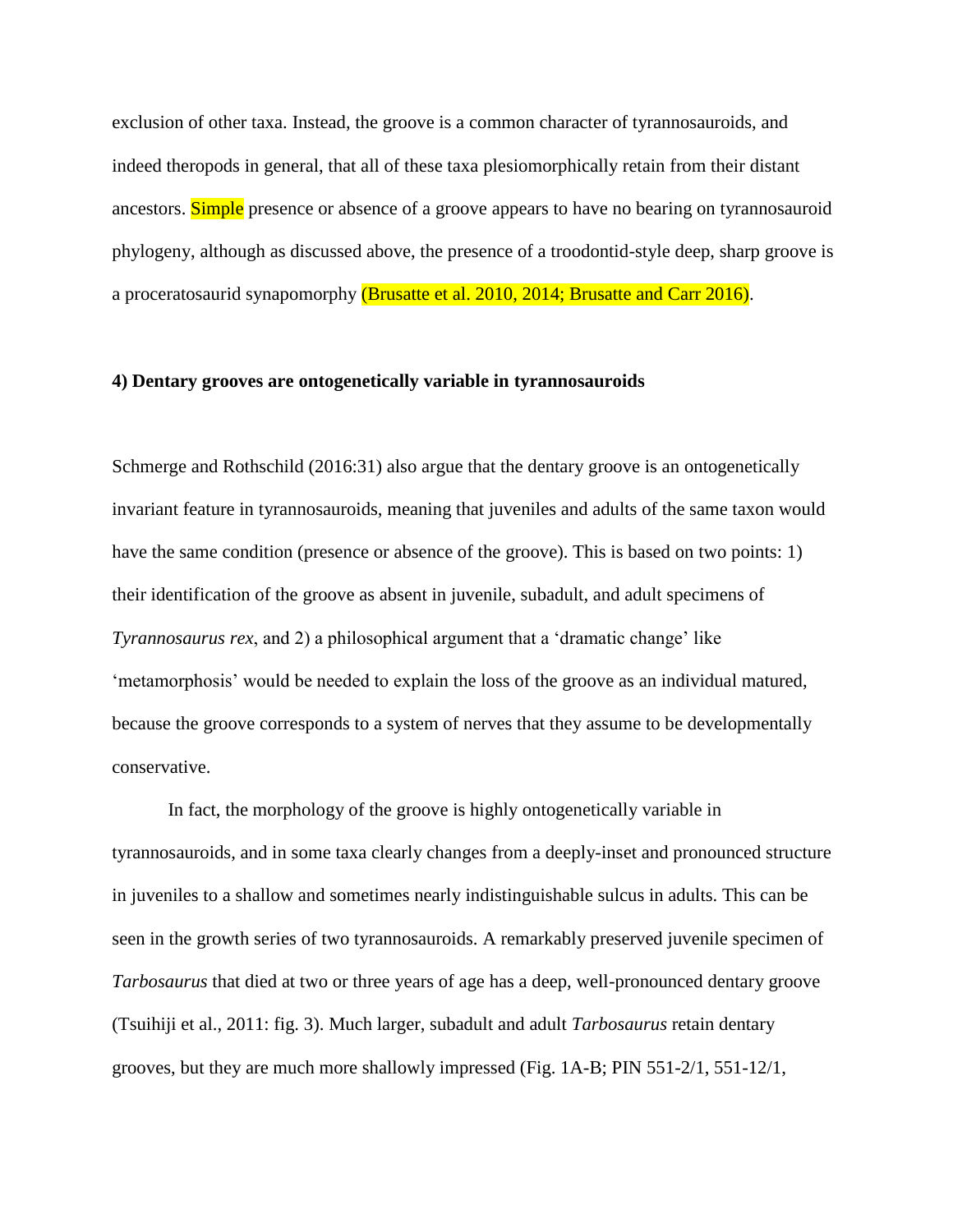4216/3, 4216/1; ZPAL MgD-I/75, I/5). In the same vein, a juvenile *Bistahieversor* specimen has a deep groove across the middle and posterior portion of its dentary, which approaches the troodontid-condition in having well-defined dorsal and ventral margins that completely enclose the neurovascular foramina (Fig. 1G; NMMNHS P-25049; Carr and Williamson, 2010: fig. 1B). An adult, by contrast, has a much shallower groove that is better defined ventrally than dorsally. The neurovascular foramina are larger and channel upwards, breaching the dorsal margin of the groove and thus making the groove appear as a less discrete structure (Fig. 1H; NMMNHS P-27469; Carr and Williamson, 2010: fig. 1A).

The ontogenetic trend from a deeply impressed to a shallow and indistinct groove is also seen in three taxa that were discussed by Schmerge and Rothschild (2016). First, in *Gorgosaurus*, a taxon they consider as possessing the groove, juveniles have sharp and welldefined grooves whereas adults have less discrete and shallower grooves just like those of adult *Tarbosaurus* and *Bistahieversor* (Fig. 1I-J; juvenile condition: TMP 1986.144.0001 and ROM 1247, adult condition: CMN 2120). Second, the trend is seen in *Albertosaurus* (juvenile condition: TMP 1986.064.0001, adult condition: TMP 1999.050.0021). It is also worth noting that some non-ontogenetic variation is also seen in *Abertosaurus* and *Gorgosaurus*, as some adults have a deep groove like that of juveniles (TMP 2000.045.0084, AMNH FARB 5458, respectively). Third, although Schmerge and Rothschild (2016) argue that no specimens of *T*. *rex* possess the groove, we disagree and instead identify *T*. *rex* as undergoing the same ontogenetic trajectory as other tyrannosauroids. Our observations show that a groove is seen on the left side of the juvenile specimen LACM 28471, contra to Schmerge and Rothschild (2016), but heavy damage to the external bone surface obscures its depth, easily making it appear absent in photographs. There is also a groove in adult *T. rex* specimens (Fig. 1C-D; AMNH FARB 5027;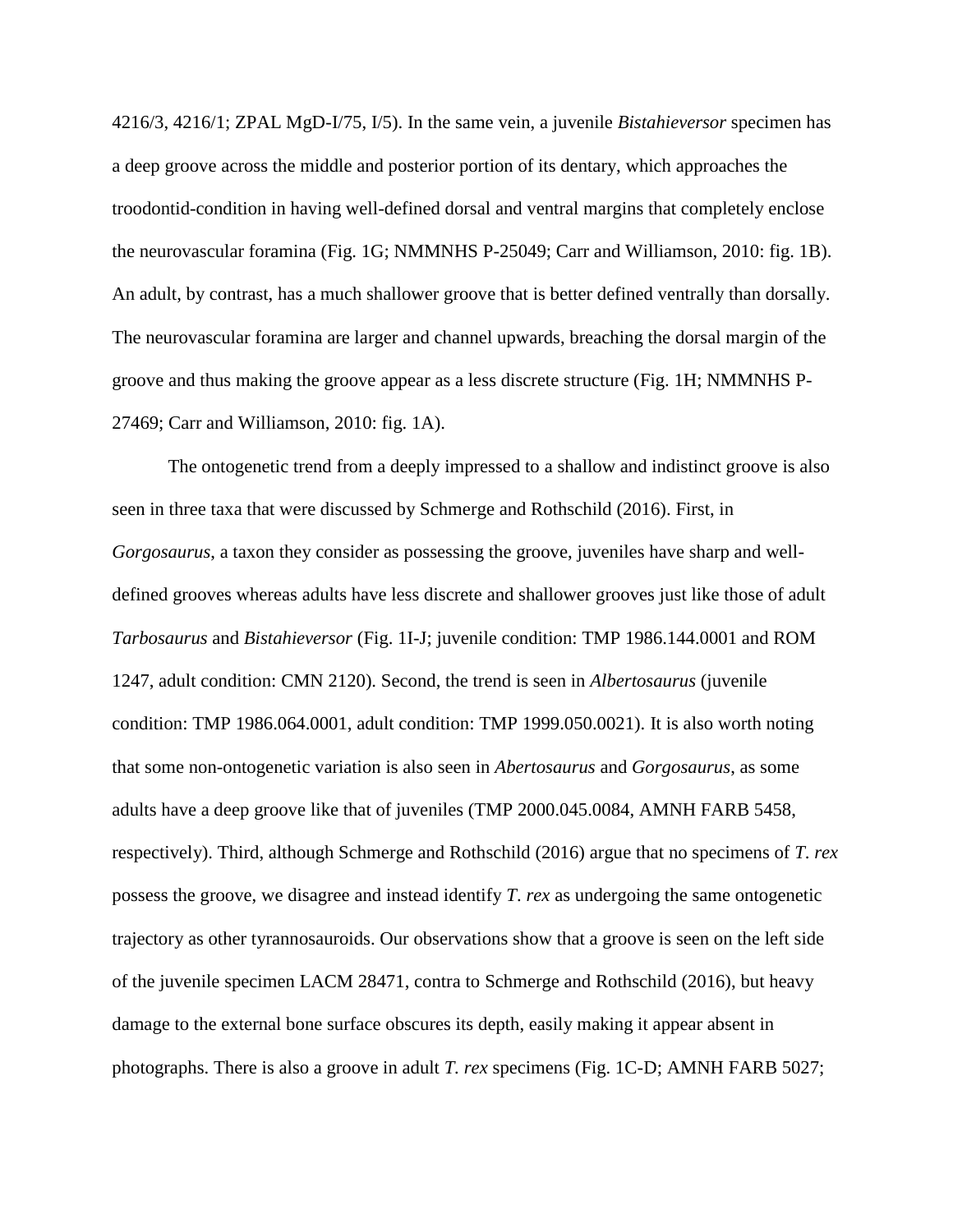CM 9380; MOR 008), which is shallow, weakly inset, and houses large foramina that course dorsally, just as in other adult tyrannosaurids. The well-defined grooves of the two purported '*Nanotyrannus*' specimens (CMNH 7541; BMRP 2002.4.1) are thus expected for juvenile *T*. *rex* filling an ontogenetic gap between the very small LACM 28471 and adults.

The dentary groove, therefore, can be added to the list of features that are ontogenetically variable in large-bodied tyrannosauroids, which have been outlined in detail by Carr (1999) and Carr and Williamson (2004). Many of these other ontogenetic transformations in skull shape, robusticity, ornamentation, and sinuses are much more extreme than a shallowing of the neurovascular groove on the dentary, so there is no need to invoke biologically implausible mechanisms like metamorphosis to explain the latter. With that said, *T*. *rex* did undergo a major transformation as it grew from a tiny hatchling into a multi-ton, 13-meter-long, bone-crunching adult (Erickson et al., 2004). Subtle alterations in its neurovascular ornamentation were some of the least impressive changes as *T*. *rex* and other tyrannosauroids matured.

# **5) Key characters and phylogenetic analysis**

Even if Schmerge and Rothschild (2016) were correct and '*Nanotyrannus*' and *T*. *rex* had different conditions of the dentary groove, it is unclear what this difference would mean systematically and phylogenetically. A common dictum of modern phylogenetics is that all possible relevant evidence should be used to construct a phylogenetic hypothesis—the 'total evidence' approach (e.g., Kluge, 1989). Individual characters can have patchy distributions between (and within) taxa, so it is the weight of total character evidence that is the best test of phylogenetic relationships.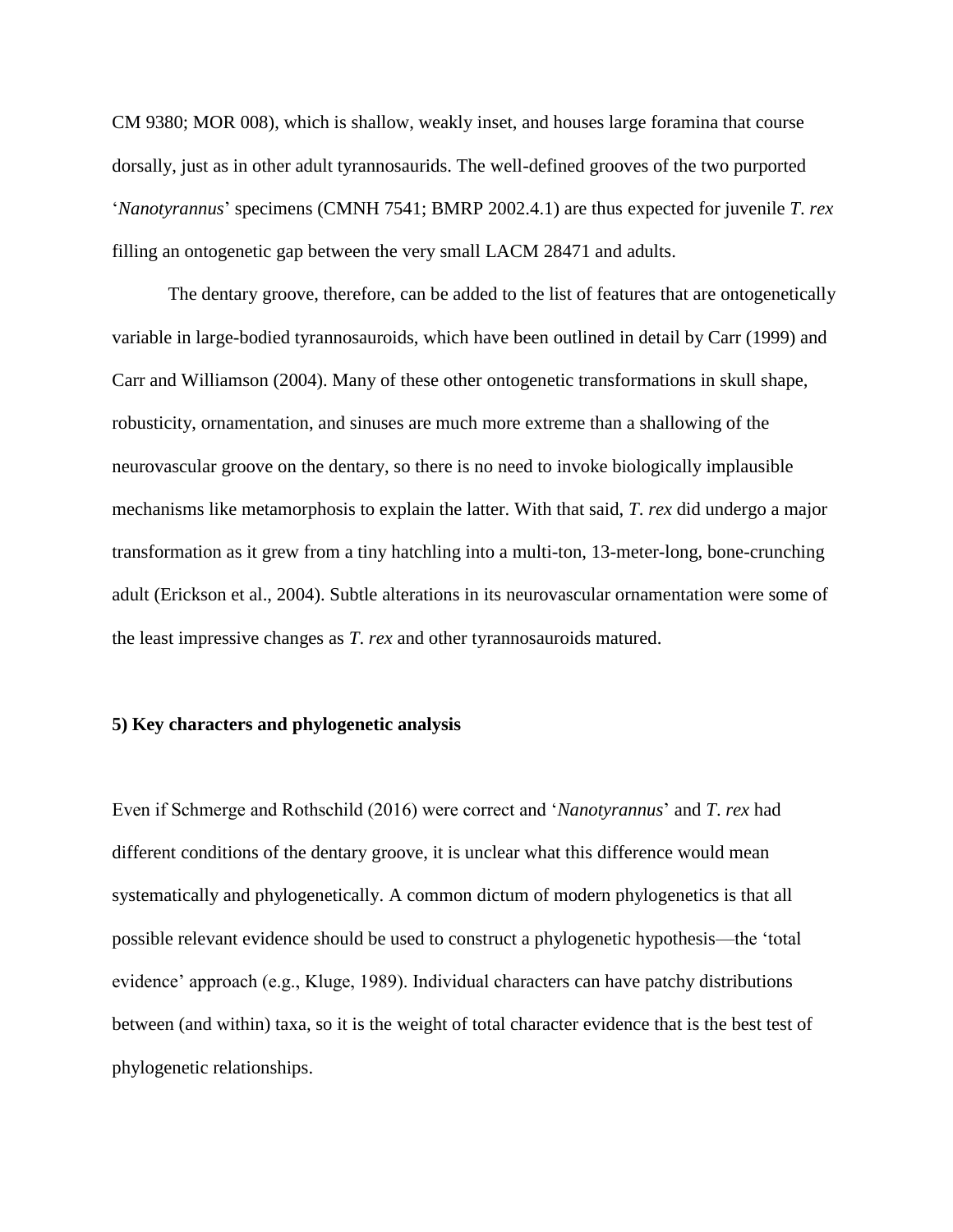Schmerge and Rothschild (2016) do conduct a broader phylogenetic analysis, by including the BMRP 2002.4.1 skull of '*Nanotyrannus*' in the cladistic dataset of Brusatte et al. (2010). Although this exercise is much preferable to arguments based on single characters, the methodology of Schmerge and Rothschild (2016) has its flaws. First, they scored '*Nanotyrannus'* based on cranial characters only (except for a single character relating to the forelimbs), even though there are ample postcranial data for BMRP 2002.4.1. Second, the phylogenetic dataset of Brusatte et al. (2010) was designed to test the relationships of taxa using adult specimens. It includes many ontogenetically variable characters, and because of the complex interplay between ontogeny and phylogeny, it scores taxa for the adult condition. In unavoidable cases, taxa without known adult specimens are included in the dataset, the best example being *Raptorex*. However, although it possesses numerous features of derived tyrannosaurines, *Raptorex* falls out as a basal non-tyrannosaurid, which is surely the result of the juvenile condition of holotype (see discussion in Fowler et al., 2011, and a similar case concerning juvenile *Tarbosaurus* in Tsuihiji et al., 2011). In that regard, the placement of '*Nanotyrannus*' as phylogenetically distant from *T*. *rex* in Schmerge and Rothschild's (2016) analysis is most likely an artifact of its juvenile status. This is how we would interpret the results of Schmerge and Rothschild's (2016) analysis, as it follows our interpretation of the placement of the juvenile *Raptorex* in our published studies (Brusatte et al. 2010; Brusatte and Carr 2016).

Phylogenetic analyses can only determine the relationships among taxa. They cannot, on their own, determine if two specimens belong to the same species, although they can provide topologies that are consistent or inconsistent with such a hypothesis. The ultimate arbiter of whether '*Nanotyrannus*' is a distinct species is whether it possesses unique diagnostic features that are not seen in *Tyrannosaurus rex*, particularly *T*. *rex* specimens of the same size and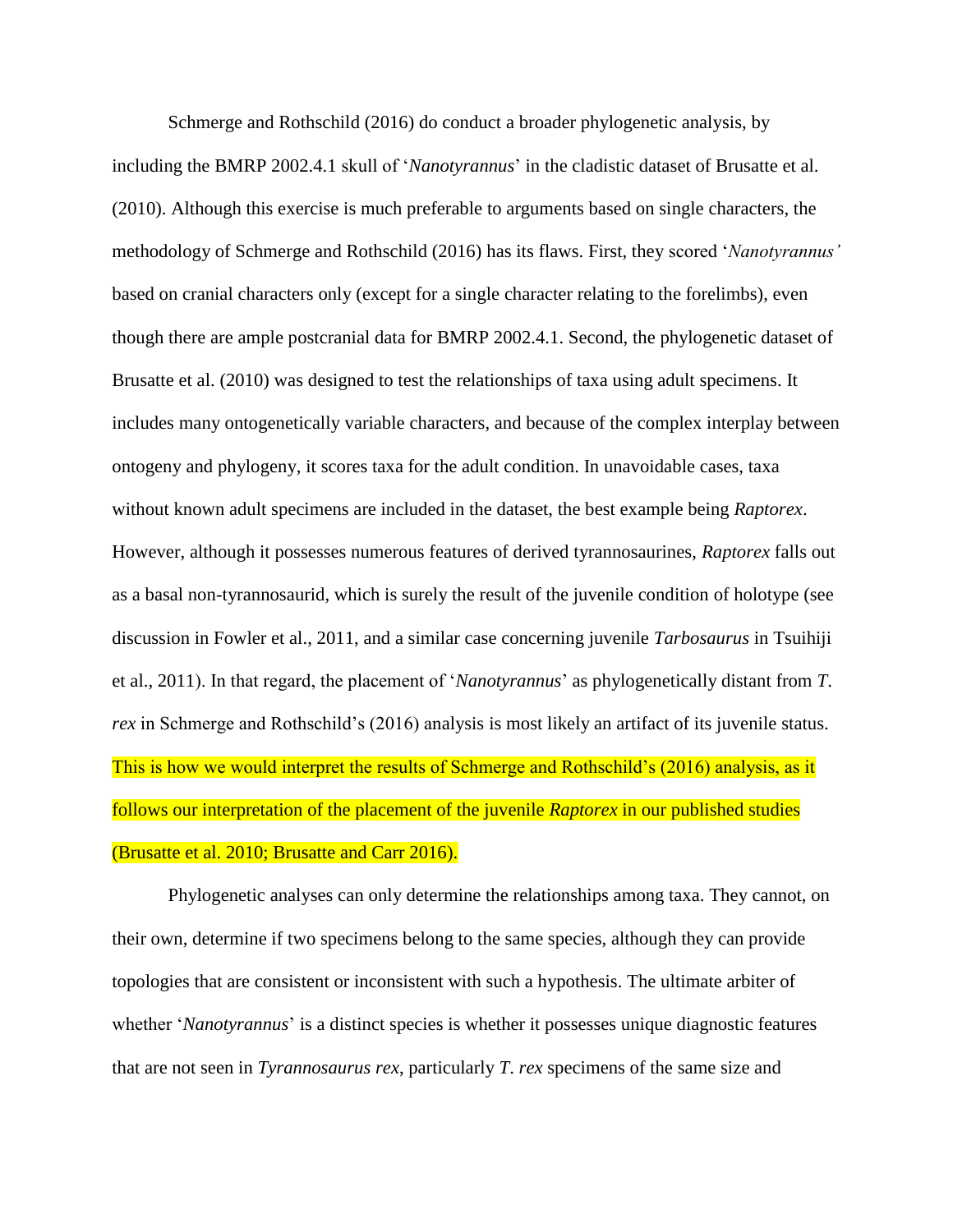ontogenetic stage of the purported '*Nanotyrannus*' material. Schmerge and Rothschild (2016:31) state that Larson (2013) identified 'more than 30 other skeletal characters as evidence' to separate '*Nanotyrannus*' and *T*. *rex*. However, as has been shown by Carr (1999) and Carr and Williamson (2004), the vast majority of these features are ontogenetically variable, and therefore not reliable indicators of taxonomic separation. The monographic description of BMRP 2002.4.1 and its inclusion in a phylogenetic analysis that minimizes the effects of ontogenetic variation, both of which are underway by one of us (TDC) and have been presented in abstract form (Carr et al., 2015), will go a long way in clarifying the systematics of the long-controversial '*Nanotyrannus*'.

## **6) Conclusions**

Contrary to Schmerge and Rothschild (2016), neurovascular grooves on the lateral surface of the dentary are common features among tyrannosauroids, and they become more shallowly inset and less distinct during ontogeny. The groove in one putative specimen of '*Nanotyrannus*' does not differentiate it from *T*. *rex* or link it to albertosaurines. Rather, the pronounced condition of the groove is entirely consistent with the identification of this specimen as a juvenile *T*. *rex*. We reaffirm that the most parsimonious explanation of all observations is that '*Nanotyrannus*' is not a pygmy tyrannosaur, but a young *T*. *rex* that has yet to grow into its adult frame.

#### **Acknowledgements**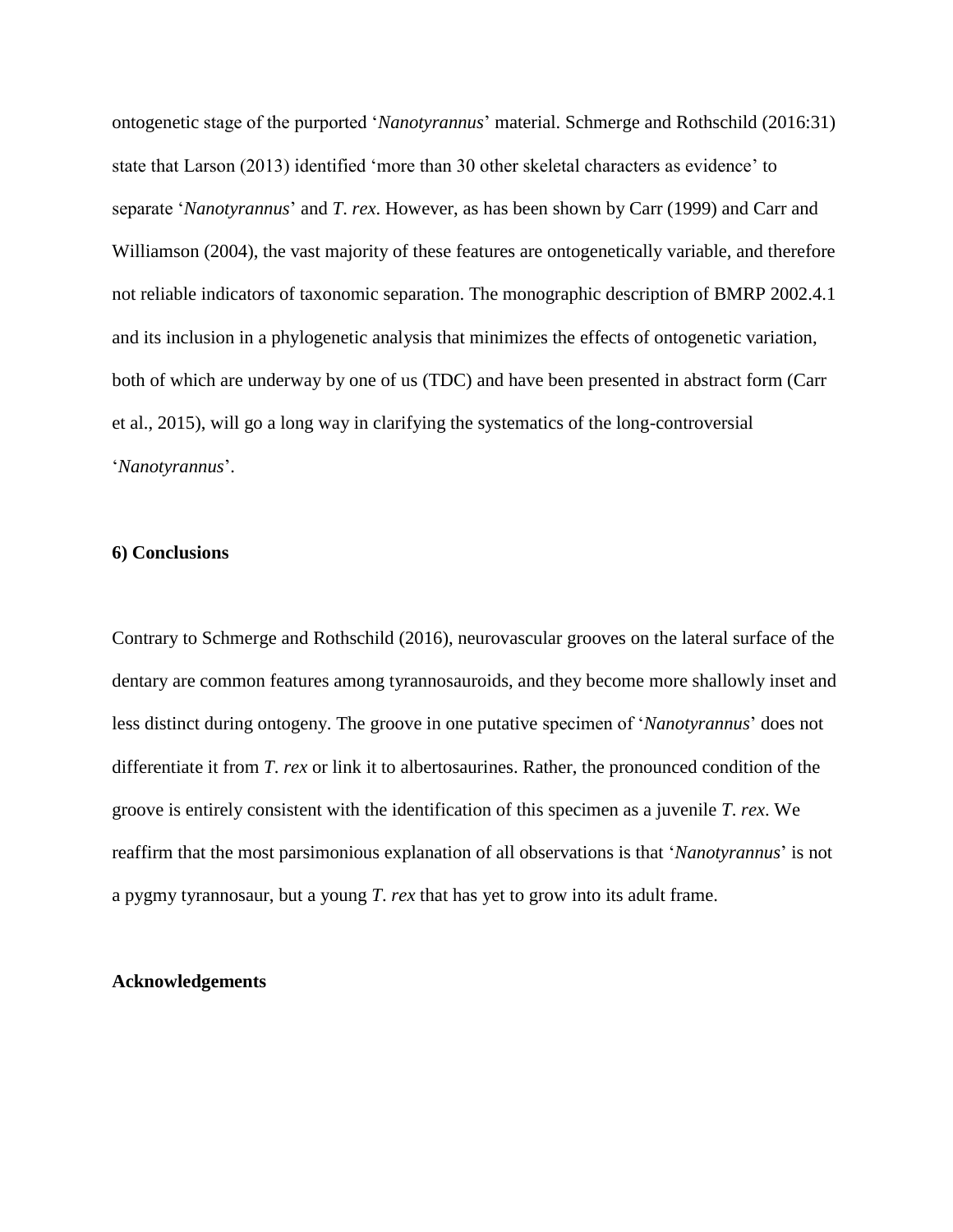We thank the many curators who have allowed us to study tyrannosauroid specimens in their care, Lindsay Zanno for helpful comments in review, and the editor, Eduardo Koutsoukos, for entertaining our response. SLB is supported by a Marie Curie Career Integration Grant EC630652.

## **References**

- Bakker, R.T., William, M., Currie, P., 1988. *Nanotyrannus*, a new genus of pygmy tyrannosaur, from the Latest Cretaceous of Montana. Hunteria 1, 1-28.
- Brochu, C.A., 2003. Osteology of *Tyrannosaurus rex*: insights from a nearly complete skeleton and high-resolution computed tomographic analysis of the skull. Journal of Vertebrate Paleontology Memoir 7, 1-138.
- Brusatte, S.L., Carr, T.D., 2016. The phylogeny and evolutionary history of tyrannosauroid dinosaurs. Scientific Reports 6: 20252.
- Brusatte, S.L., Carr, T.D., Norell, M.A., 2012. The osteology of *Alioramus*, a gracile and longsnouted tyrannosaurid (Dinosauria: Theropoda) from the Late Cretaceous of Mongolia. Bulletin of the American Museum of Natural History 366, 1-197.
- Brusatte, S.L., Lloyd, G.T., Wang, S.C., Norell, M.A., 2014. Gradual assembly of avian body plan culminated in rapid rates of evolution across the dinosaur-bird transition. Current Biology 24, 2386-2392.
- Brusatte, S.L., Norell, M.A., Carr, T.D., Erickson, G.M., Hutchinson, J.R., Balanoff, A.M., Bever, G.S., Choiniere, J.N., Makovicky, P.J., Xu, X., 2010. Tyrannosaur paleobiology: new research on ancient exemplar organisms. Science 329, 1481-1485.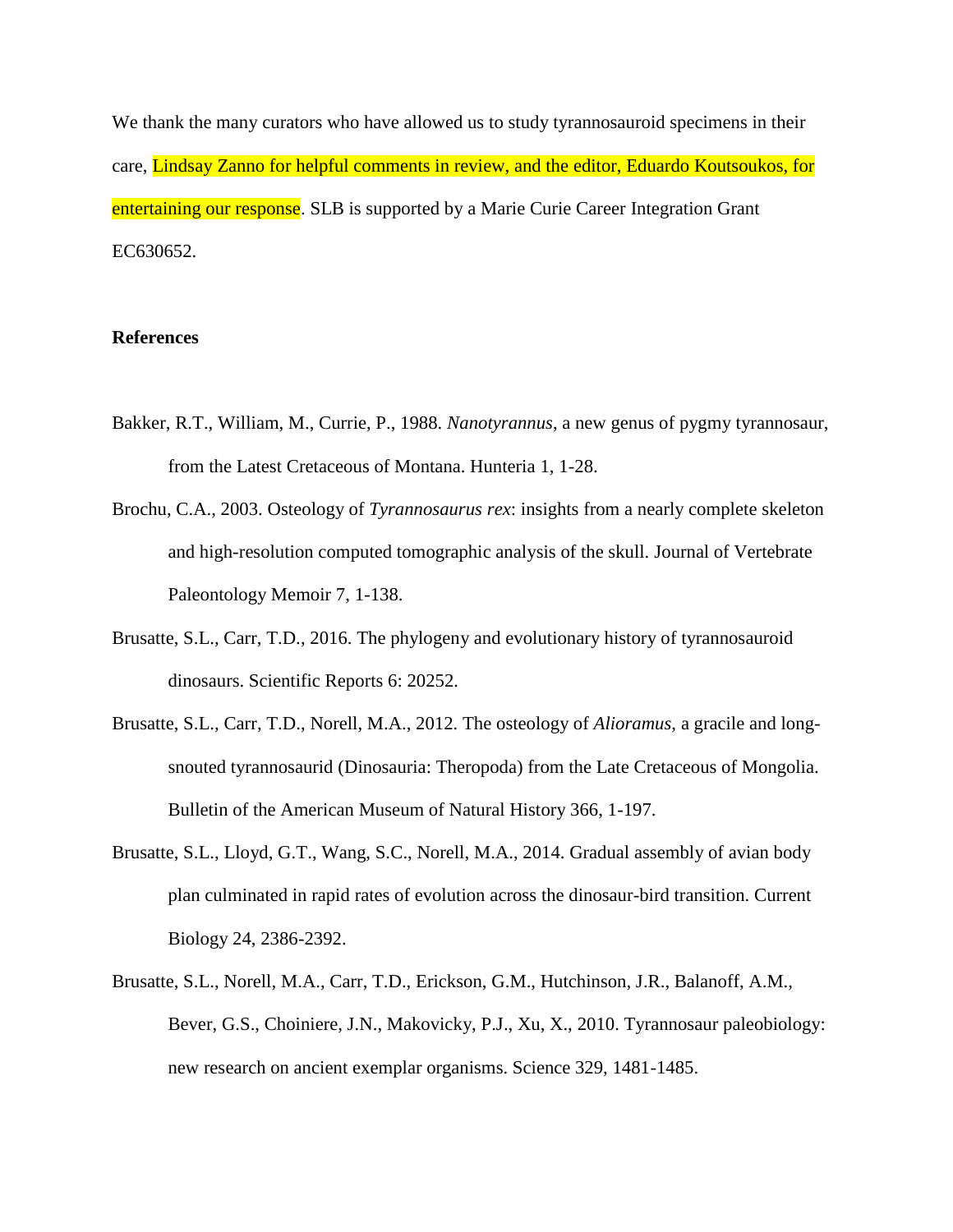- Carr, T.D., 1999. Craniofacial ontogeny in Tyrannosauridae (Dinosauria, Coelurosauria). Journal of Vertebrate Paleontology 19, 497-520.
- Carr, T.D., Henderson, M., Erickson, G.M., Peterson, J., Williams, S., Currie, P., Scherer, R., Harrison., B., 2015. A subadult *Tyrannosaurus rex* and its bearing on the *Nanotyrannus* hypothesis. Journal of Vertebrate Paleontology 35, 101A.
- Carr, T.D., Williamson, T.E., 2004. Diversity of late Maastrichtian Tyrannosauridae (Dinosauria: Theropoda) from western North America. Zoological Journal of the Linnean Society 142, 479-523.
- Carr, T.D., Williamson, T.E., 2010. *Bistahieversor sealeyi*, gen. et sp. nov., a new tyrannosauroid from New Mexico and the origin of deep snouts in Tyrannosauroidea. Journal of Vertebrate Paleontology 30, 1-16.
- Carr, T.D., Williamson, T.E., Britt, B.B., Stadtman, K., 2011. Evidence for high taxonomic and morphologic tyrannosauroid diversity in the Late Cretaceous (Late Campanian) of the American Southwest and a new short-skulled tyrannosaurid from the Kaiparowits Formation of Utah. Naturwissenschaften 98, 241-246.
- Carr, T.D., Williamson, T.E., Schwimmer, D.R., 2005. A new genus and species of tyrannosauroid from the Late Cretaceous (Middle Campanian) Demopolis Formation of Alabama. Journal of Vertebrate Paleontology 25, 119–143.
- Currie, P.J., 1987. Bird-like characteristics of the jaws and teeth of troodontid theropods (Dinosauria, Saurischia). Journal of Vertebrate Paleontology 7, 72-81.
- Currie, P.J., 2003. Cranial anatomy of tyrannosaurid dinosaus from the Late Cretaceous of Alberta, Canada. Acta Palaeontologica Polonica 48, 191-226.

Erickson, G.M. 2005. Assessing dinosaur growth patterns: a microscopic revolution. Trends in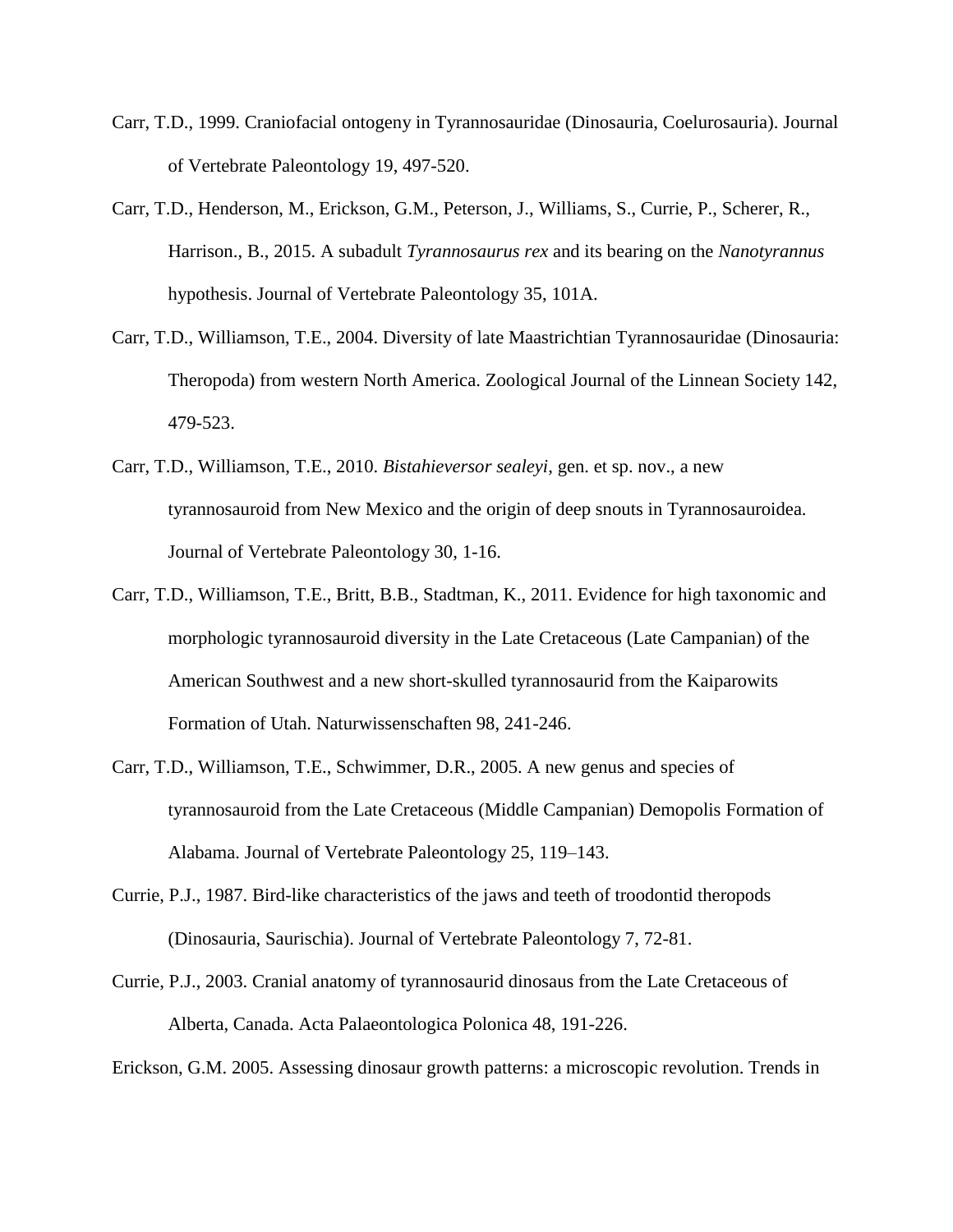Ecology and Evolution 20, 677-684.

- Erickson, G.M., Makovicky, P.J., Currie, P.J., Norell, M.A., Yerby, S.A., Brochu, C.A., 2004. Gigantism and comparative life-history parameters of tyrannosaurid dinosaurs. Nature 430, 772-775.
- Fowler, D.W., Woodward, H.N., Freedman, E.A., Larson, P.L., Horner, J.R., 2011. Reanalysis of "*Raptorex kriegsteini*": a juvenile tyrannosaurid dinosaur from Mongolia. PLoS ONE 6(6), e21376.
- Holtz, T.R., 2004. Tyrannosauroidea. In: Weishampel, D.B., Dodson, P., Osmólska, H. (Eds.), The Dinosauria. University of California Press, Los Angeles, California, pp. 111-136.
- Hone, D.W.E., Wang, K., Sullivan, C., Zhao, X.-J., Chen, S., Li, D., Ji, S., Ji, Q., Xu, X., 2011. A new, large tyrannosaurine theropod from the Upper Cretaceous of China. Cretaceous Research 32, 495-503.
- Norell, M.A., Clark, J.M., Makovicky, P.J., 2001. Phylogenetic relationships among coelurosaurian theropods. In: Gauthier, J., Gall, L.F. (Eds.), New Perspectives on the Origin and Early Evolution of Birds. Peabody Museum of Natural History, Yale University, New Haven, CT, pp. 49-68.
- Kluge, A.G., 1989. A concern for evidence and a phylogenetic hypothesis of relationships among *Epicrates* (Boidae, Serpentes)*.* Systematic Zoology 38*,* 7*–*25.
- Larson, P., 2013. The case for *Nanotyrannus*. In: Parrish, J.M., Molnar, R.E.,Currie, P.J., Koppelhus, E.B. (Eds.), Tyrannosaurid Paleobiology. Indiana University Press, Bloomington, Indiana, pp. 14-53.
- Loewen, M.A., Irmis, R.B., Sertich, J.J.W., Currie, P.J., Sampson, S.D., 2013. Tyrant dinosaur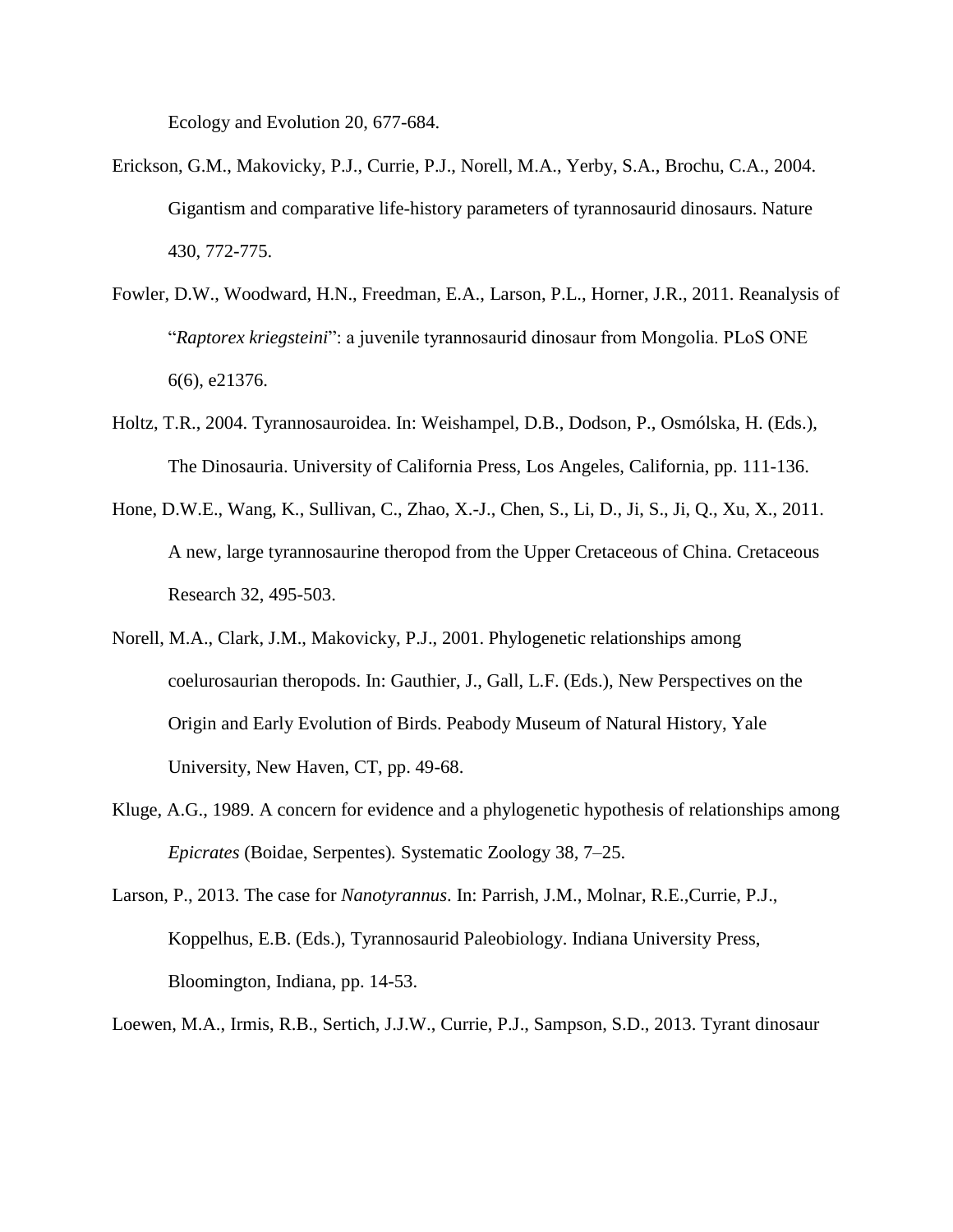evolution tracks the rise and fall of Late Cretaceous oceans. PLoS ONE 8(11), e79420 (doi:10.1371/journal.pone.0079420).

- Osborn, H.F., 1912. Cranial of *Tyrannosaurus* and *Allosaurus*; and integument of the iguanodont dinosaur *Trachodon*. Memoirs of the American Museum of Natural History 1, pt.1-2, 1- 54.
- Schmerge, J.D., Rothschild, B.M., 2016. Distribution of the dentary groove of theropod dinosaurs: implications for theropod phylogeny and the validity of the genus *Nanotyrannus* Bakker et al., 1988. Cretaceous Research 61, 26-33.
- Sereno, P.C., Tan, L., Brusatte, S.L., Kriegstein, H.J., Zhao, X.-J., Cloward, K., 2009. Tyrannosaurid skeletal design first evolved at small body size. Science 326, 418-422.
- Tsuihiji, T., Watabe, M., Togtbaatar, K., Tsubamoto, T., Barsbold, R., Suzuki, S., Lee, A.H., Ridgely, R.C., Kawahara, Y., Witmer, L.M., 2011. Cranial osteology of a juvenile specimen of *Tarbosaurus bataar* from the Nemegt Formation (Upper Cretaceous) of Bugin Tsav, Mongolia. Journal of Vertebrate Paleontology 31, 497-517.
- Turner, A.H., Pol, D., Clarke, J.A., Erickson, G.M., Norell, M.A., 2007. A basal dromaeosaurid and size evolution preceding avian flight. Science 317, 1378-1381.
- Turner, A.H., Makovicky, P.J., Norell, M.A., 2012. A review of dromaeosaurid systematic and paravian phylogeny. Bulletin of the American Museum of Natural History 371, 1-206.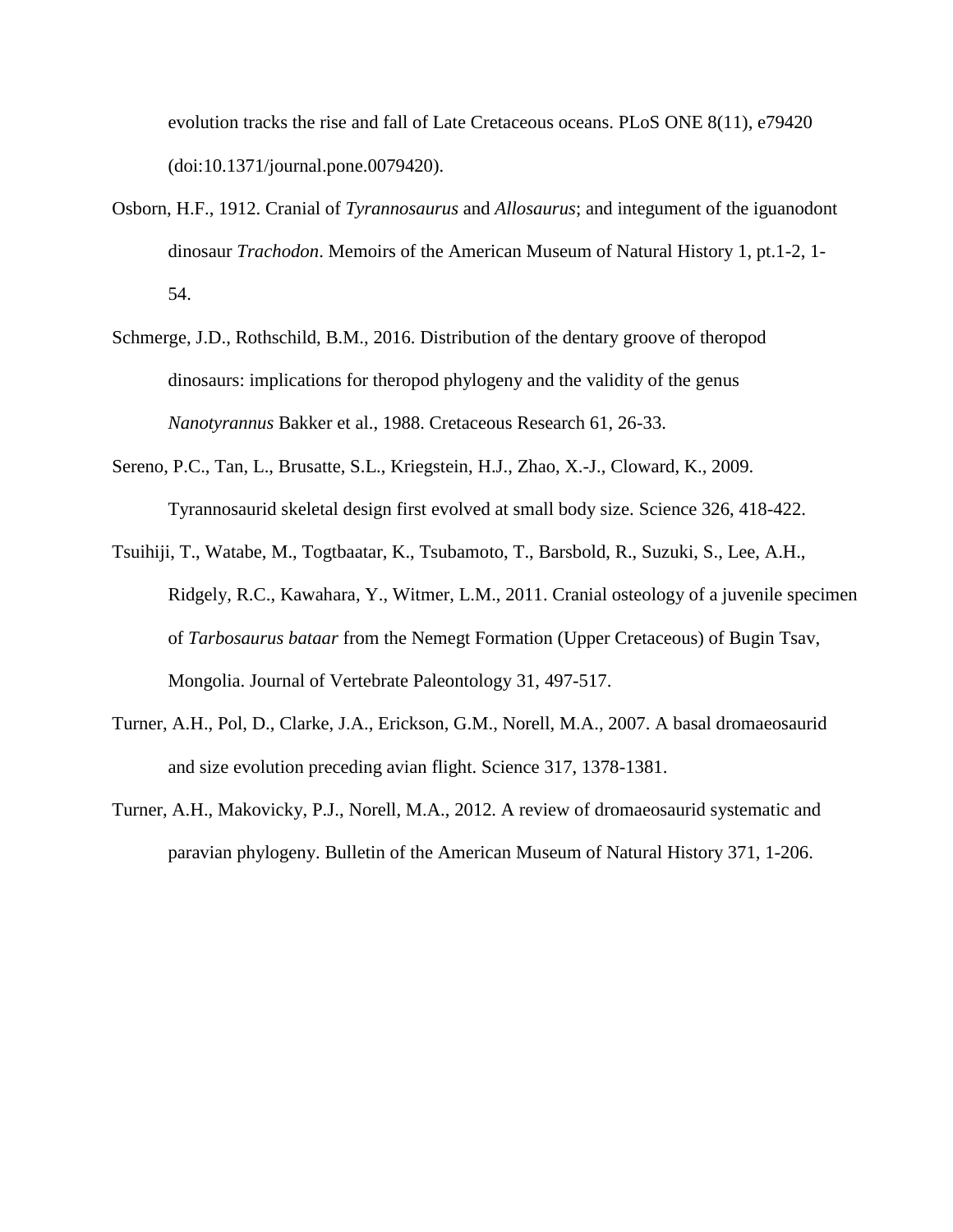